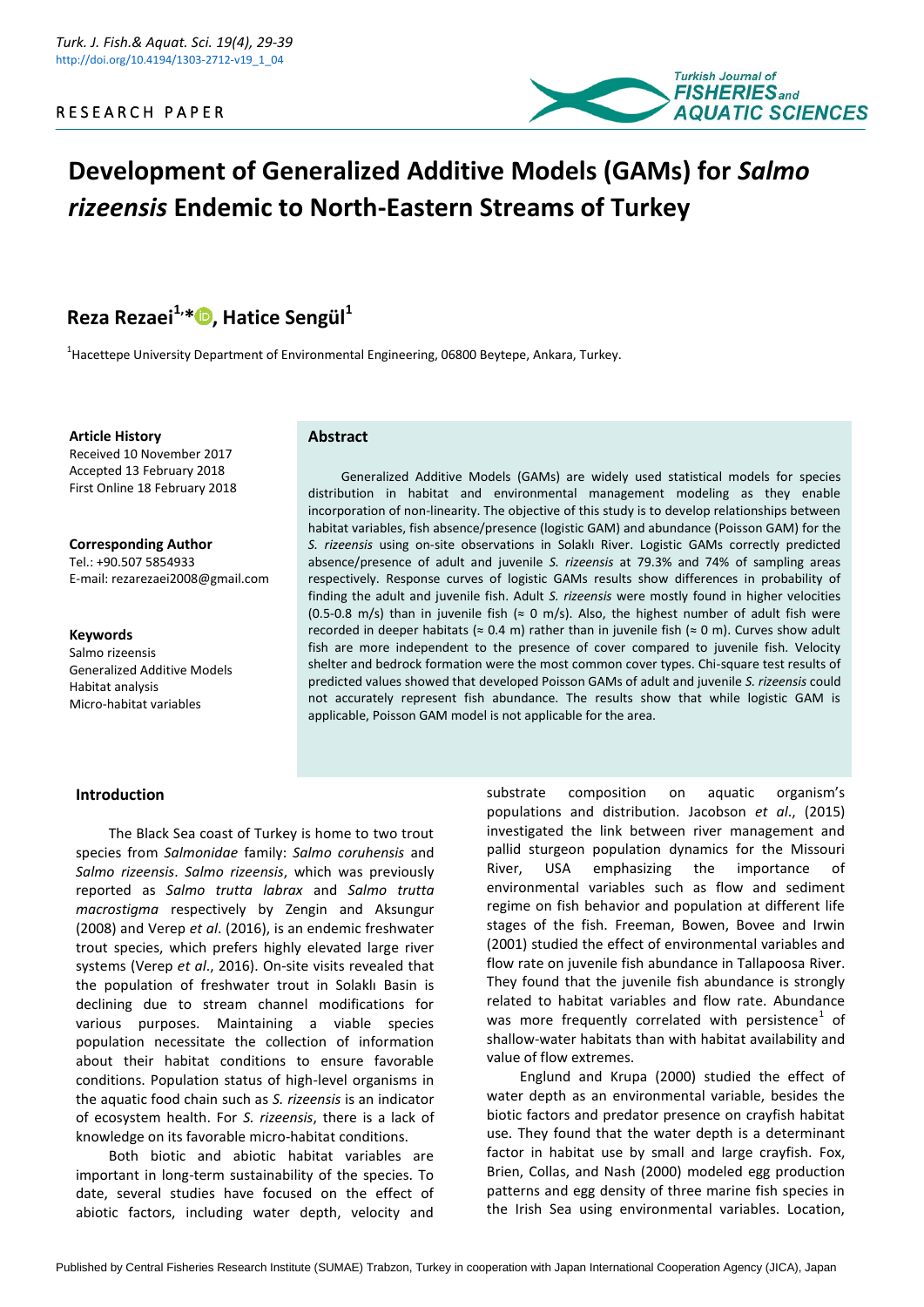depth, time, depth-integrated sea-temperature and salinity were incorporated into the presence/absence and egg production models. Grossman, Ratajczak, Crawford and Freeman (1998) classified the stream fish species in Coweeta Creek, North Carolina, USA based on environmental variables such as mean velocity, depth and substrate using statistical analysis. Hydrologic variation (annual flow variability) was noted as a key determinant, having a stronger impact than seasonal or annual cycles of habitat availability.

Ecological models are widely used for modeling and analysis of habitat conditions of species to improve our understanding of the relationship between habitat variables and the species abundance or inhabit probability. To date, several species distribution models have been developed for this purpose. Two types of statistical models are more commonly applied to investigate the effect of habitat conditions on population status and dynamics: Generalized Linear Models (GLMs) and Generalized Additive Models (GAMs). GLMs, developed by Nelder and Baker (1972), are being used to predict the species' response to different ecological variables. As environmental patterns are generally non-linear, linear models like GLMs falls short of describing ecological conditions (Yee & Mitchell, 1991). However, there are examples of successful prediction using GLMs (Young, Iampietro, Kvitek, & Garza, 2010).

To overcome the linearity assumption of GLMs, Generalized Additive Models (GAMs) were developed by Hastie and Tibshirani (1990). GAMs are effective models in establishing a relationship between predictor variables and the response. GAMs allow depiction of a wider range of response curves than GLMs.

Comparison of ecological models show that GAMs have a higher performance or at least as well as other models such as MARS, CART and ANN (Moisen & Frescino, 2002; Walsh & Kleiber, 2001). As a more flexible model, GAMs are able to show nonlinear relationship between a group of predictor variables and a response, and estimate the response based on these non-parametric functions (Ahmadi-Nedushan *et al*., 2006; T. Hastie & Tibshirani, 2010).

GAMs have been widely used in ecological research such as forest biota and vegetation distribution modeling (Austin, 2002; Drexler & Ainsworth, 2013; Moisen *et al*., 2006; Yee & Mackenzie, 2002)**,** marine fisheries (Bergstrom, Sundblad, Downie, Snickars, & Lindegarth, 2013; Denis, Lejeune, & Robin, 2002; Elith *et al*., 2006; França & Cabral, 2015), and freshwater fisheries (Alexander, 2016; Jowett, Parkyn, & Richardson, 2008; Leathwick, Elith, & Hastie, 2006). The results of ecological models such as GAMs can be crucial for decision making for environmental management.

There are several GAMs distribution functions including commonly applied additive logistic regression (Binomial), log-additive model (Poisson), gamma and negative-binomial distributions (Yee & Mackenzie,

2002). Logistic GAMs aim to discover the relationship between selected variables and binary response (i.e. absence/presence) whereas logarithmic (Poisson) GAMs establish the relationship between predictor variables and abundance of response variable. Logistic and logarithmic GAMs can be presented by Equations 1 and 2, respectively (Hastie & Tibshirani, 2010).

$$
g(\mu) = \alpha + \sum_{j=1}^{p} f_j(x_j)
$$
 (1)

$$
g(\mu) = \log(\mu) = \sum_{j=1}^{p} f_j(x_j)
$$
 (2)

Where, *μ* is the mean of the response variable, *α* is a constant,  $f_j$  are regression coefficients and  $X_j$  are measured values for predictor variables.

To improve our understanding of the relationships between environmental variables and species distribution, this paper presents results of GAMs development for the endemic *S. rizeensis* using data collected from the Haldizen (Uzungöl) branch of Solaklı Stream. The binomial and Poisson GAMs of adult and juvenile *S. rizeensis* were developed and compared for its accuracy in predicting species distribution.

#### **Methodology**

#### **The Study Site**

[Figure 1](#page-2-0) presents the location of the sampling area located in the Northeastern part of Turkey. Data collection was carried out in Haldizen (Uzungöl) branch of the Solaklı River, which had a relatively higher abundance of trout than Karaçam branch. The mainstream, on the other hand, has largely been affected by the ongoing modifications of the stream bed, and untreated wastewater discharge from smallscale nearby residential establishments and presence of multiple hydroelectric power plants.

In addition to anthropogenic effects, because of the preference of *S. rizeensis* of high elevations (Verep *et al*., 2016), it is normal to see low numbers of *S. rizeensis* in the mainstream, which has a much lower elevation than Öğene (Karaçam) and Haldizen (Uzungöl) branches.

Sampling was carried out during medium annual flow rate of the stream in October of 2016. Two survey areas (each one about 300 meters in length) were selected for fish sampling on the stream.

The most dominant habitat types of the stream were rapid and run while the least commonly observed habitat types were glide and pool. Cobble, boulder and sand were the most dominant substrate types. Velocity shelter and bedrock formation were the most common cover types. There is not a complex cover composition at the study area, due to the scarcity of other types of cover such as undercut boulder, log jam, root wad and aquatic vegetation.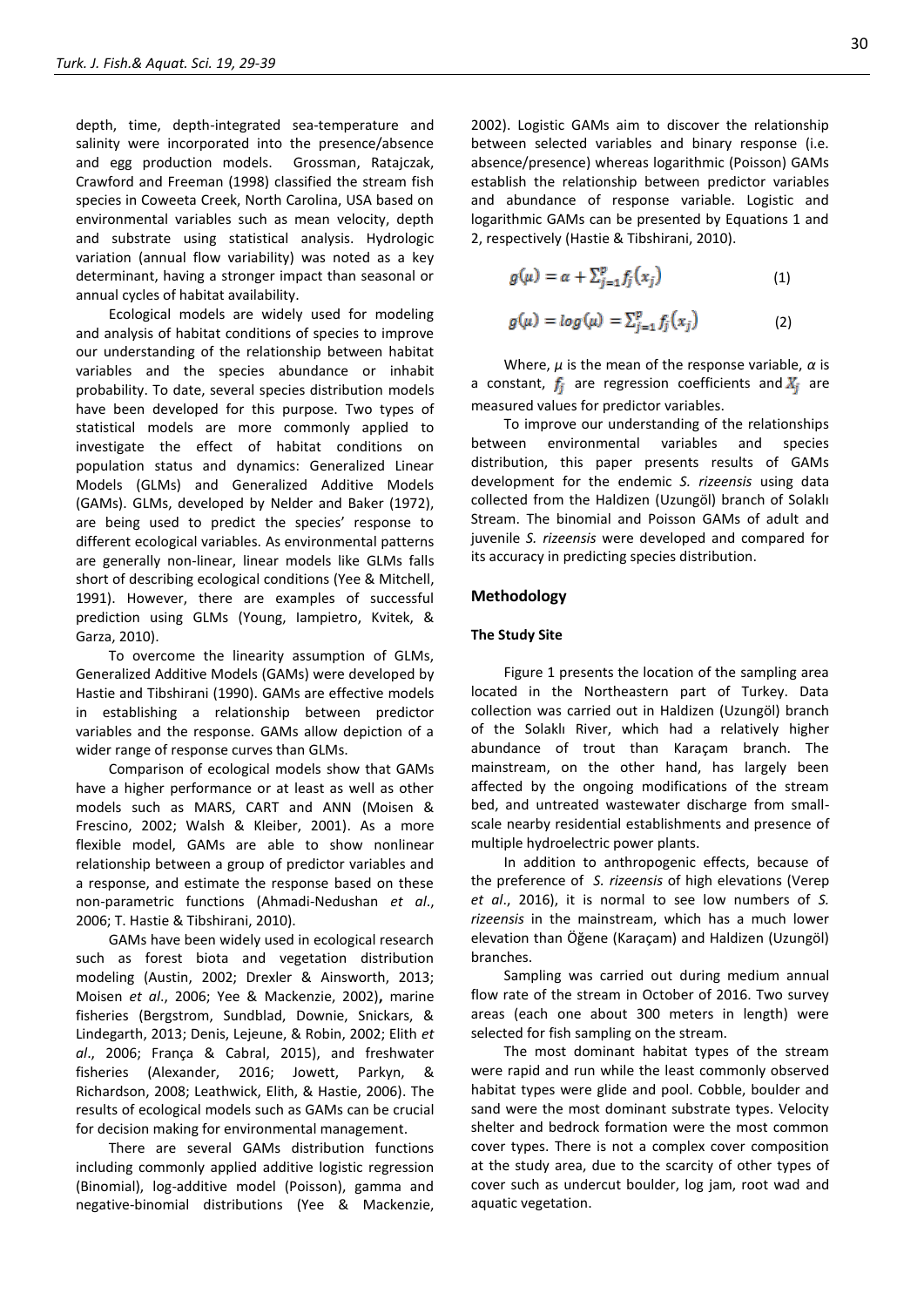#### **Fish Sampling Method**

The research team included four people that were actively involved in on-site data collection. The group electro-fished randomly selected points (quadrates) using a backpack electro fishing set, in the daytime. One fisherman used the electro fishing machine (SAMUS725MS) and held the fishing net in the downstream of the sampling point. A biologist measured fish length, a hydrologist gauged the velocity and depth at the sampling point, another person recorded the measured values and fish abundance for each quadrate. To reduce the effect of water turbulence caused by researchers, sampling points were adjusted to 5-6 meter intervals. A total of 150 sampling points was studied and the data on substrate composition, depth, mean velocity, distance to cover and the distance to the stream's edge, whether any fish was captured or not were recorded.

#### **Determination of Sampling Point Characteristics**

Microhabitat variables were collected from quadrates of about 1  $m^2$  in the area. In addition to the measurement of mean velocity (at 0.6 times of depth

at each point or at 0.2 and 0.8 times of depth if the depth exceeds 1 m) and depth of quadrates, the percent of each substrate category in each quadrate were estimated visually following the criteria of Baker, Jowett, & Allibone (2003). The cover was classified according to Bovee (1986). For each quadrate, the distance to the nearest cover and stream edge were recorded.

The trout population was classified as juvenile and adult to eliminate the negative effect of possible differences in habitat selection behavior of juvenile and adult fish on GAM. The classification was based on the fish length. As reported by Zengin and Aksungur (2008) and Verep *et al*. (2016) in their studies of trout population in the same region, the minimum length of adolescence in *S. rizeensis* was 14 cm.

According to the length distribution of the sample from a total of 150 quadrates [\(Figure 2\)](#page-2-1), 72 fish in the sample belong to the juvenile group and 39 fish to the adult fish group. From the sampled 150 quadrates, 20% of quadrates were occupied by adult and 30.6% by juvenile fish. Verep *et al*. (2016) reported 250 mm as the maximum length of *S. rizeensis*.



<span id="page-2-0"></span>**Figure 1.** Sampling site location.



<span id="page-2-1"></span>**Figure 2.** Length distribution of the sample.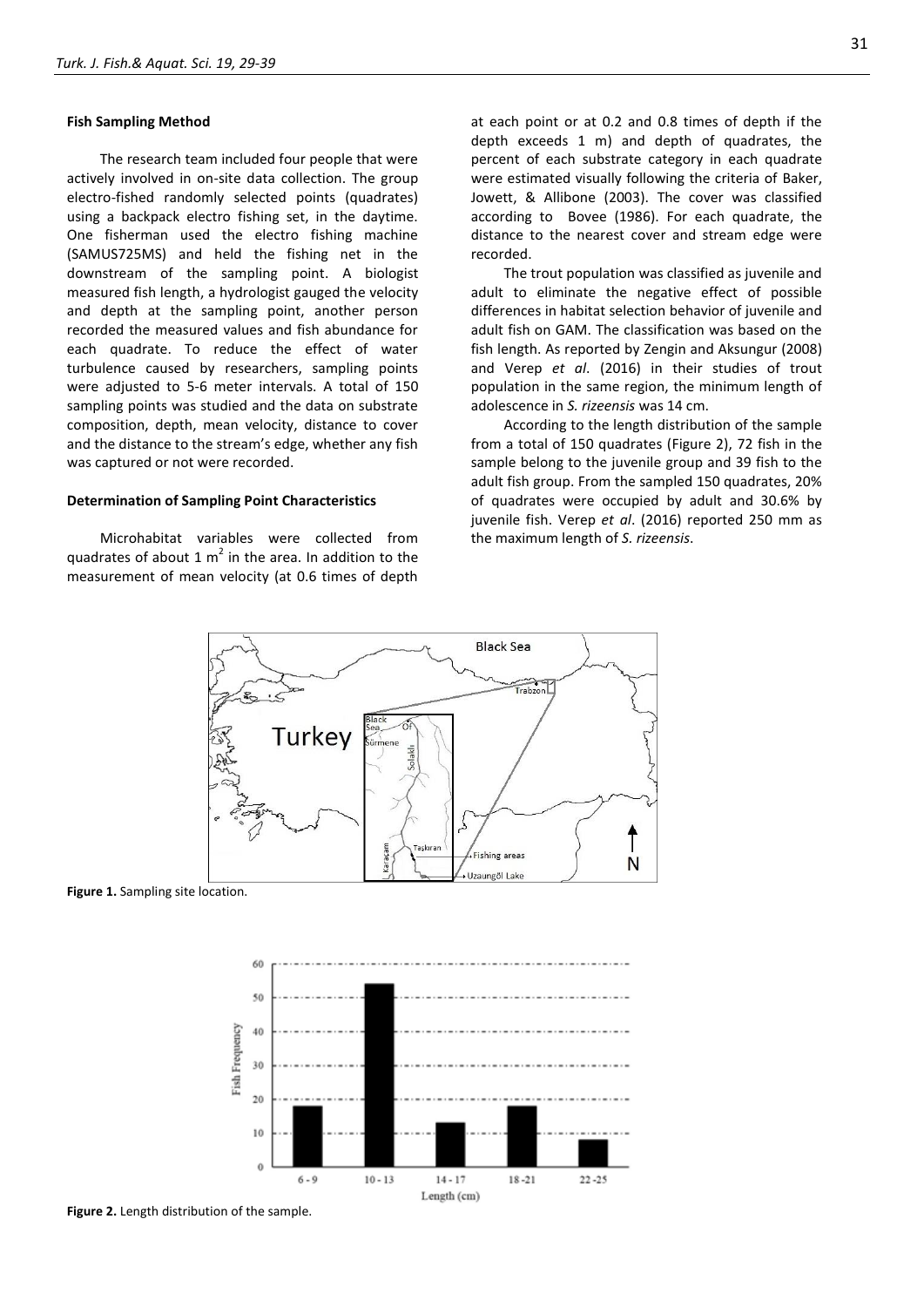#### **Development of GAM Models**

In this study, physical habitat variables and developed logistic and logarithmic GAMs for adult and juvenile *S. rizeensis* were added to the models step-bystep. For all variables of Binomial and Poisson GAMs, the maximum df values were adjusted to 3. The cubic spline test was made to determine the non-linearity of model variables.

Model development were performed by using HSC development module of SEFA program (System for Environmental Flow Assessment) version 1.2 build 30 (Aquatic Habitat Analysts, 2012).

#### **The Sample Size**

Accuracy of ecological models are sensitive to sample size (Cumming, 2000; Hernandez, Graham, Master, & Albert, 2006; Kadmon, Farber, & Danin, 2003; McPHERSON, JETZ, & Rogers, 2004; Stockwell & Peterson, 2002). Development of ecological models with low samples may result in unrepresented response (Carroll & Pearson, 1998; Pearce & Ferrier, 2000). There is also evidence that small, but adequate size of the sample does not affect model prediction performance. For example, Elith *et al*. (2006) did not find the evidence of sample size effect on GAM model prediction. They concluded that this finding may be related to the existence of adequate sampling points. According to Wisz *et al*. (2008), a sample size of 100 is adequate.

Our model is based on data collected in 150 points. 111 fish were captured at sampling points during the on-site study which meets an acceptable number of sample size. Partially homogeneous distribution of substrate structure, depth and habitat types along the stream and random sampling method reduce effects of probable sampling bias.

### **Results**

#### **Results of Logistic GAM**

[Table 1](#page-3-0) presents logistic GAMs results for adult and juvenile fish. All variables used in the final GAM (last row on the left side) of adult fish (velocity, depth, substrate index, edge location and distance to cover) had a statistically significant effect on the model (P<0.05). The non-linearity test shows that the only statistically significant non-linear variable in adult fish logistic GAM is the depth [\(Table 2\)](#page-3-1), with an optimum value of about 0.4 m [\(Figure 3\)](#page-4-0).

The same variables for adult fish were used for developing logistic GAM of the juvenile fish group (Table 1). Edge location did not have a statistically significant effect on model, so it was not included in the final model (last row on the right side of Table 1). Also, the non-linearity test did not show a statistical significance for any of the variables [\(Table 2\)](#page-3-1). The stepwise decreasing trend in residual deviance value at both adult and juvenile fish logistic GAMs in Table 1 shows the positive effects of variables on model

<span id="page-3-0"></span>

| Binomial<br>model | Test for overall significance of adult fish<br>logistic GAM |         |      | Binomial model<br>variables | Test for overall significance of juvenile<br>fish logistic GAM |         |      |
|-------------------|-------------------------------------------------------------|---------|------|-----------------------------|----------------------------------------------------------------|---------|------|
| variables         | Res. Dev.**                                                 | Res. df | D    |                             | Res. Dev.                                                      | Res. df | P    |
| $V^*$             | 145.62                                                      | 146.14  | 0.2  | v                           | 171.11                                                         | 146.07  | 0.01 |
| $V-D$             | 136.15                                                      | 143.5   | 0.02 | V-D                         | 166.25                                                         | 143.21  | 0.01 |
| V-D-Si            | 129.87                                                      | 140.71  | 0.01 | V-D-Si                      | 162.24                                                         | 140.29  | 0.02 |
| V-D-Si-El         | 122.91                                                      | 137.88  | 0.00 | V-D-Si-Cd                   | 158.29                                                         | 137.56  | 0.03 |
| V-D-Si-El-Cd      | 120.38                                                      | 134.94  | 0.01 |                             |                                                                |         |      |

\* V: Velocity, D: Depth, Si: Substrate index, El: Edge location and Cd: Distance to cover

\*\* Residual deviance

<span id="page-3-1"></span>**Table 2.** Non-linearity test (cubic spline) results of logistic GAMs for adult and juvenile fish

| Adult fish |      |      | Juvenile fish |      |      |
|------------|------|------|---------------|------|------|
| Variable   |      |      | Variable      |      |      |
| $V^*$      | 0.96 | 0.38 |               | 1.07 | 0.34 |
| D          | 6.11 | 0.00 |               | 0.37 | 0.67 |
| Si         | 1.04 | 0.35 | Si            | 1.02 | 0.36 |
| E          | 0.59 | 0.55 | Cd            | 1.05 | 0.34 |
| Cd         | 1.32 | 0.27 |               |      |      |

\* V: Velocity, D: Depth, Si: Substrate index, El: Edge location and Cd: Distance to cover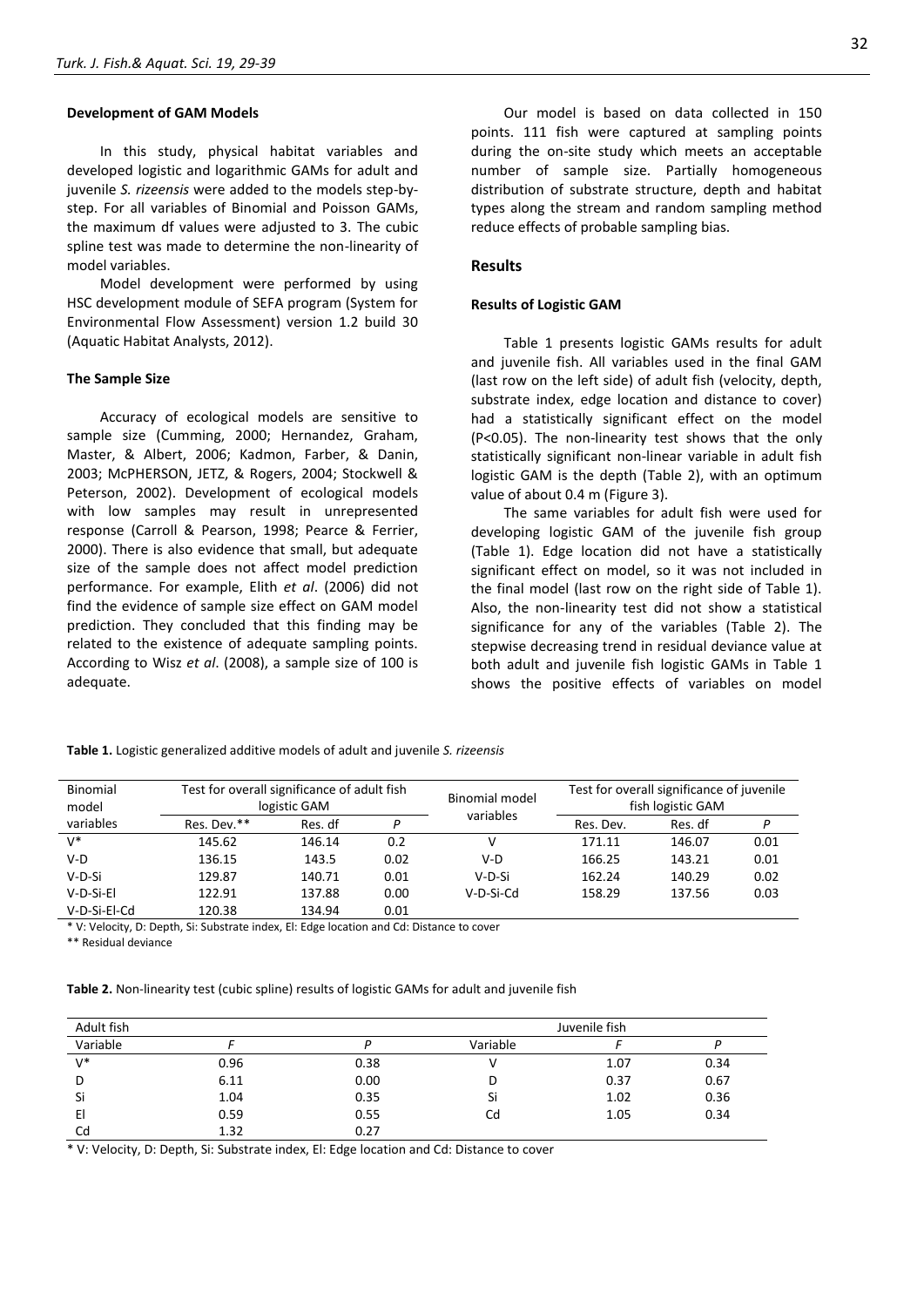prediction.

Depth had the largest effect on fish presence of adult fish GAM response curves. According to the models result presented in Table 1, incorporation of depth to the model improved the model confidence level (from *P*=0.2 to *P*=0.02). As the distance of a location from the edge of the stream increases (> 1 m), the probability of finding the adult fish gradually decreases. The logistic regression model correctly predicted absence-presence of adult fish at 79.3% of sampling areas (Cohen's kappa= 0.43 at 0.3 cut-off level) (Table 3).

For juvenile fish, velocity and depth were the most determinant micro-habitat variables affecting logistic GAM (*P* value=0.01) (Table 1). Logistic regression model correctly predicted absence-presence of juvenile fish at 74.0% of sampling areas (Cohen's kappa= 0.30 at 0.5 cutoff level).

There are differences in GAM response curves of juvenile and adult fish [\(Figure 3](#page-4-0) and [Figure 4\)](#page-5-0). While the juvenile fish-finding probability decreases as the depth increase, there is a non-linear relationship between fish finding probability and increase in depth for adult fish. This indicates that the probability of adult fish finding increased as the depth increased up to about a depth of 0.4 m. Increase in the model

significance level (*P* value) with incorporation of the depth to the model confirms the importance of depth in the model (Table 1).

Juvenile fish logistic GAM results show that the optimum velocity for juvenile fish is zero (Figure 4). The sharp drop in finding probability curve related to velocity reveals the importance of this variable for juvenile fish. Contrarily, the adult fish presence increases moderately as velocity increases up to velocities of 0.5-0.8 m/s (Figure 3).

The distance to cover curves of adult and juvenile fish showed different patterns. As the distance to cover increases (> 1 m) juvenile fish finding probability decreases, but there is an increase in adult fish finding probability as the distance to cover increases (up to about 2.5 m), as seen in Figure 3 and Figure 4 Also, as the substrate index value increases (at substrate index > 5), adult and juvenile fish finding probability decreases.

#### **Results of Poisson GAM**

In addition to logistic GAM, Poisson GAMs were developed as a fish abundance prediction model. Variables incorporated in the model included velocity, depth, substrate index, edge location and distance to



<span id="page-4-0"></span>**Figure 3.** Response curves of variables of logistic GAM for adult *S. rizeensis.*

**Table 3.** Estimate of adult and juvenile fish absence/presence

|               | Cutoff level | Cohen's kappa | correct% |
|---------------|--------------|---------------|----------|
| Adult fish    | ບ.ບ          | 0.43          | 79.3     |
| Juvenile fish | ບ.ບ          | 0.30          | 74.0     |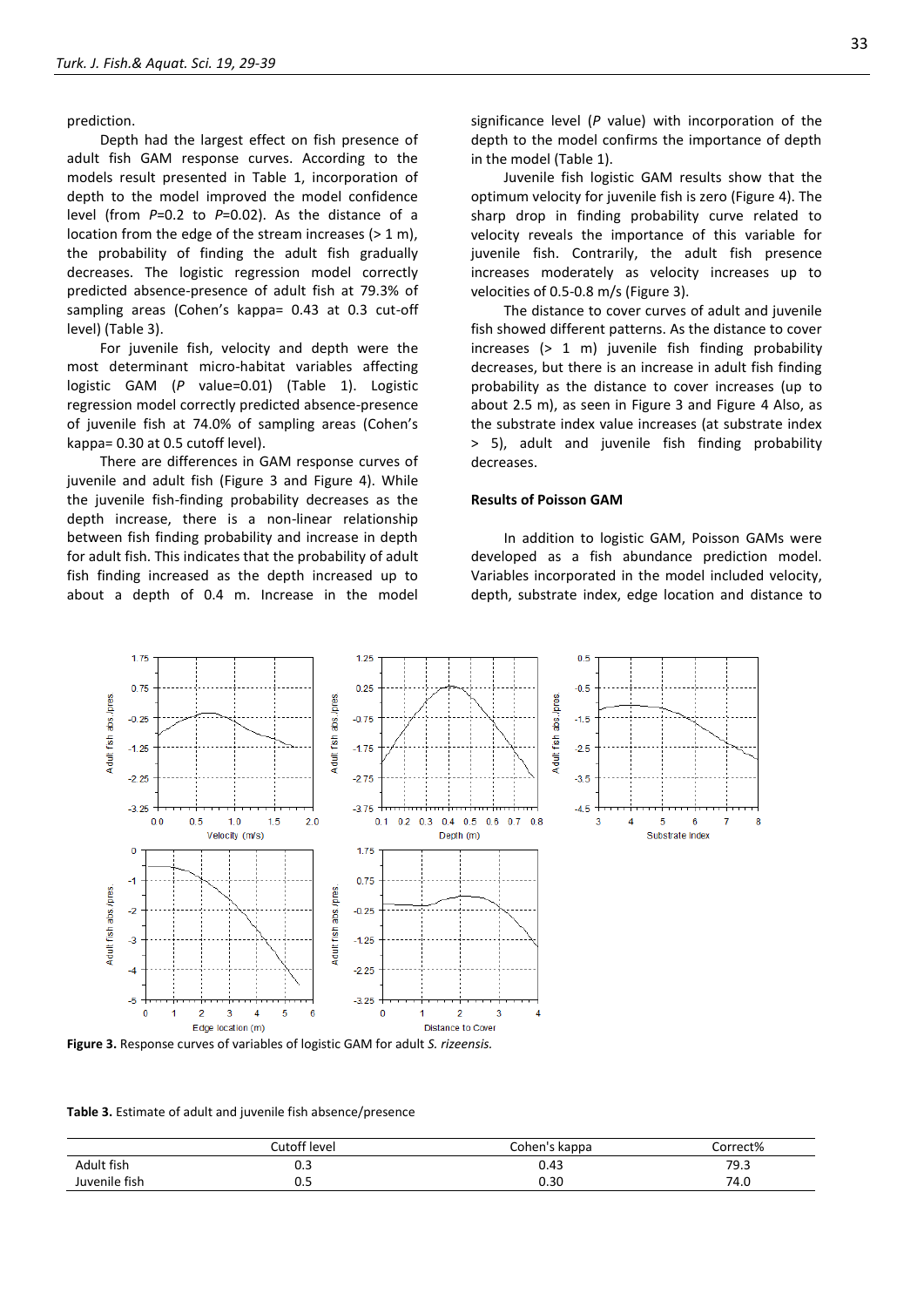cover and fish abundance [\(Table 4\)](#page-5-1) for adult and juvenile fish.

Similar to adult fish logistic GAM, depth is the only statistically significant non-linear variable in adult Poisson GAM [\(Table 5\)](#page-5-2), with an optimum value of about 0.4 m [\(Figure 5\)](#page-6-0). The probability of finding adult fish increased as the velocity increased up to 0.7 m/s. Also, as the distance to cover increased  $(> 1 \text{ m})$  the probability of finding adult fish decreased.

Similar variables were used in juvenile fish Poisson

GAM development. Velocity is a statistically significant non-linear variable.

The finding probability of juvenile fish decreases with an increase in velocity (Figure 6). As most of the juvenile fish were present in more stagnant water (velocity near zero), there is a sharp decline in the probability of fish finding curve with an increase in velocity. Also, the optimum value of depth for juvenile fish is about 0.3-0.4 m. Similar to logistic GAM, the probability of juvenile fish finding decreases as the



<span id="page-5-0"></span>**Figure 4.** Response curves of variables contributed in the logistic GAM of juvenile *S. rizeensis*

<span id="page-5-1"></span>**Table 4.** Poisson generalized additive models of adult and juvenile *S. rizeensis*

| Poisson model<br>variables | Test for overall significance of adult<br>fish Poisson GAM |         |      | Poisson model<br>variables | Test for overall significance of juvenile<br>fish Poisson GAM |         |      |
|----------------------------|------------------------------------------------------------|---------|------|----------------------------|---------------------------------------------------------------|---------|------|
|                            | Res. Dev.                                                  | Res. df | D    |                            | Res. Dev.                                                     | Res. df | Р    |
| V                          | 97.71                                                      | 115.95  | 0.02 | v                          | 120.21                                                        | 116.08  | 0.00 |
| $V-D$                      | 87.4                                                       | 113.23  | 0.00 | V-D                        | 117.8                                                         | 113.06  | 0.00 |
| $V-D-Si$                   | 80.19                                                      | 110.36  | 0.00 | V-D-Si                     | 113.97                                                        | 110.07  | 0.00 |
| V-D-Si-El                  | 77.72                                                      | 107.56  | 0.00 | V-D-Si-El                  | 110.16                                                        | 107.32  | 0.00 |
| V-D-Si-El-Cd               | 74.85                                                      | 104.71  | 0.00 | V-D-Si-El-Cd               | 104.91                                                        | 104.58  | 0.00 |

<span id="page-5-2"></span>**Table 5.** Non-linearity test (cubic spline) results of Poisson GAMs for adult and juvenile fish

| Adult fish | Juvenile fish |      |          |      |  |  |
|------------|---------------|------|----------|------|--|--|
| Variable   |               |      | Variable |      |  |  |
|            | 2.50          | 0.09 |          | 3.33 |  |  |
| D          | 9.02          | 0.00 |          | 0.81 |  |  |
| Si         | 0.87          | 0.42 | Sı       | 2.02 |  |  |
| El         | 0.81          | 0.44 | El       | 1.65 |  |  |
| Cd         | 0.91          | 0.40 | Cd       | 1.93 |  |  |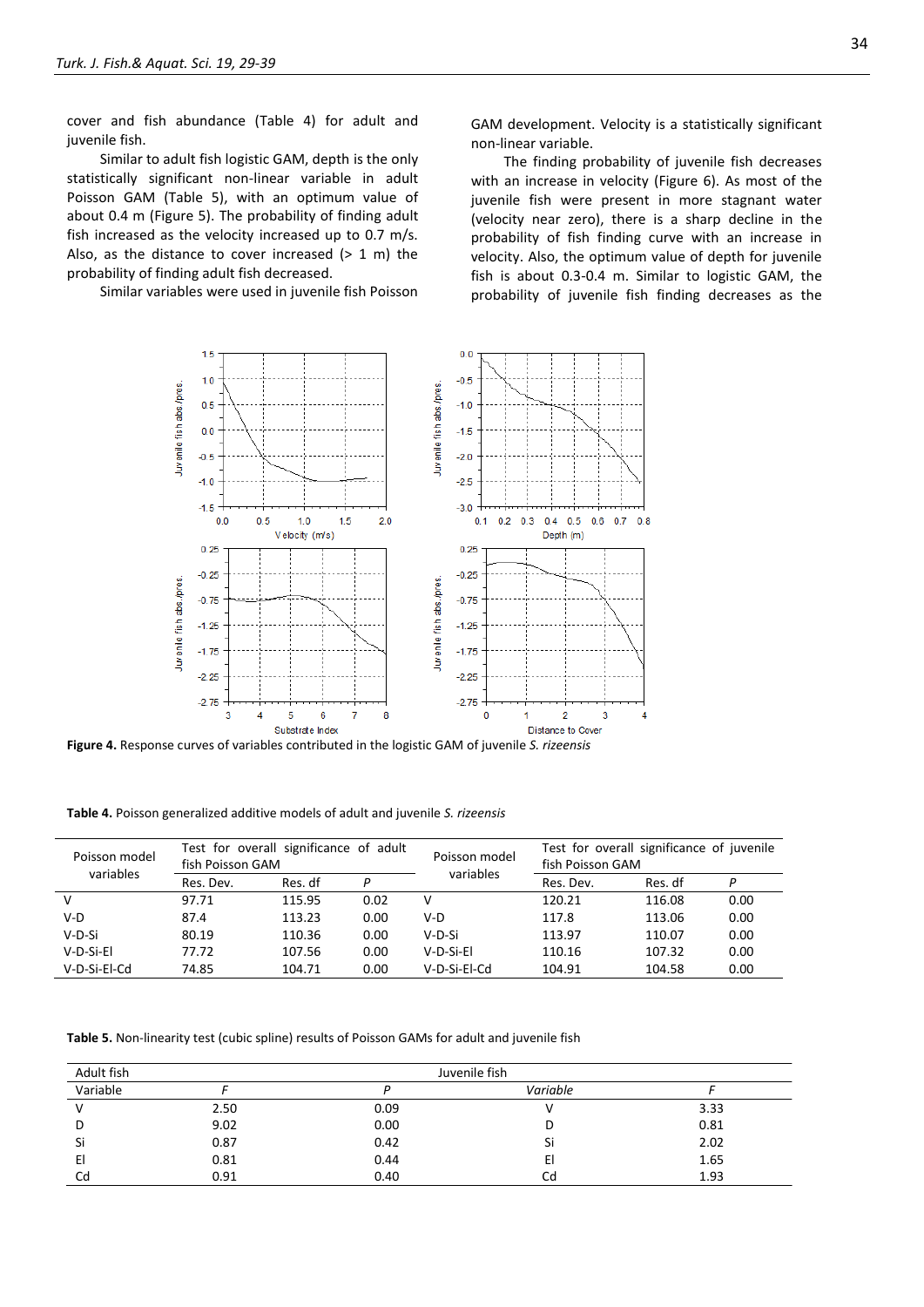

<span id="page-6-0"></span>**Figure 5.** Response curves of variables contributed in the Poisson GAM of adult *S. rizeensis.*



**Figure 6.** Response curves of variables contributed in the Poisson GAM of juvenile *S. rizeensis*

distance to cover increases.

Despite the overall abundance prediction value of the models being close to observed values (approximately, 25% error for the adult Poisson model and 11% error for the juvenile Poisson model), both Poisson models over-predicted the fish abundance at unoccupied quadrates and under-predicted the abundance at occupied quadrates (Figure 7). Hence, Poisson GAM is not suitable for estimating abundance. Chi-square test results showed that the  $X^2$  value of the models (58.07 and 59.56 for adult and juvenile fish Poisson models respectively) were much higher than the maximum acceptable value (40.11, at  $\alpha$ = 0.05).

Contour plots of adult and juvenile fish occurrence with respect to depth and velocity are presented in Figure 8. The contour plot shows the velocity and depth interactions' effect on the fish presence, aforementioned above.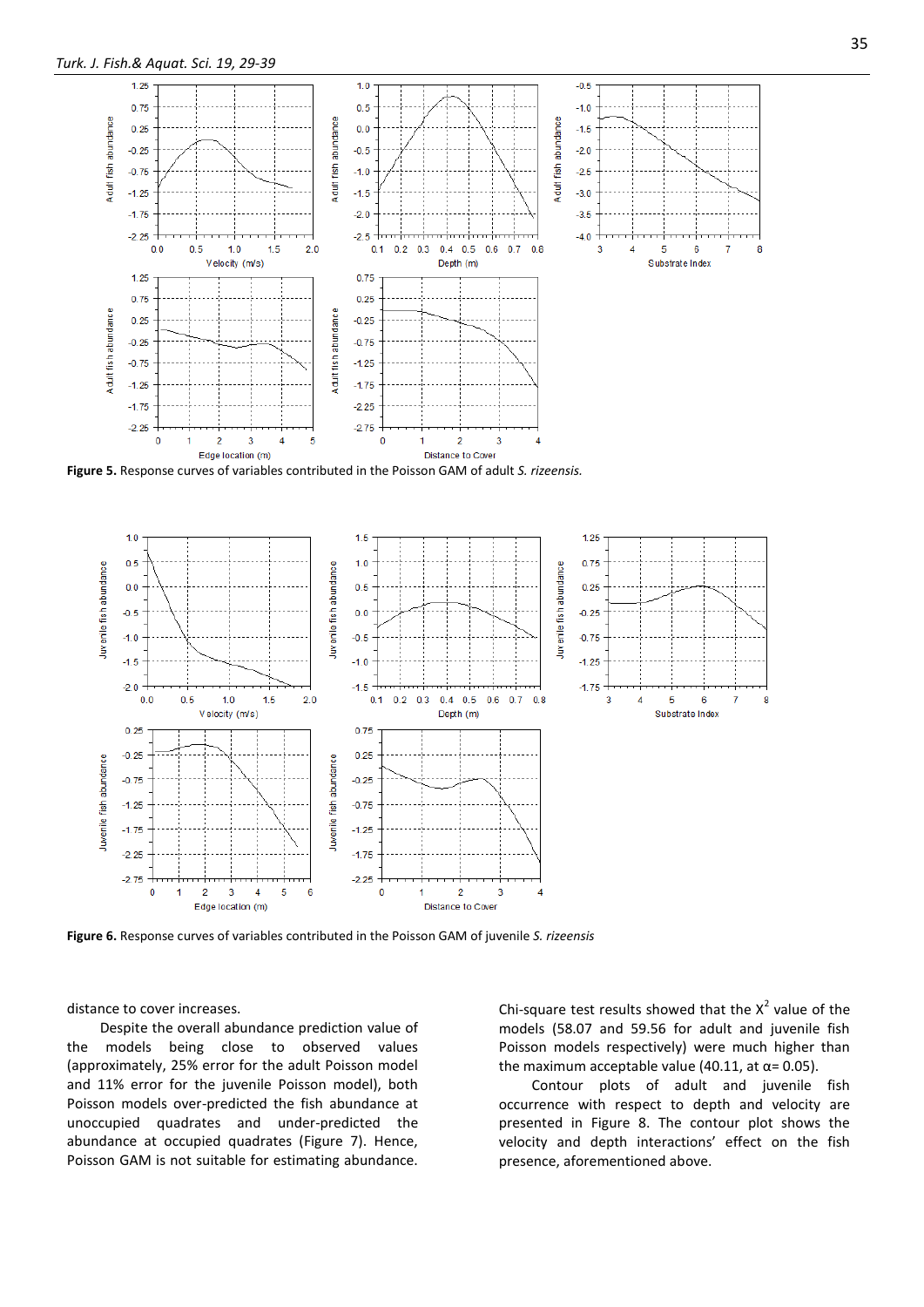#### **Discussion**

Logistic GAMs correctly predict the absence/presence of adult and juvenile fish at 79.3% and 74% of quadrate respectively (Table 3). The higher accuracy of juvenile fish logistic GAM than that of adult fish is related to the larger sample size of juvenile fish. In general, logistic and Poisson models show that hydraulic variables (depth and velocity) are determinant factors in predicting both adult and juvenile fish presence.

Velocity curves of adult and juvenile trout shows that the adult fish can better tolerate the physical stress of higher velocities compared to the juvenile fish. Logistic GAMs showed that the adult fish prefer deeper habitats than the juvenile fish.

Depth, substrate index and edge location have a positive effect on adult fish logistic GAM, as seen by decreasing *P* value of the model (Table 1). As the water depth gradually increases as the distance to the river edge increases due to river bed topography of the sampling area, we can assume that the distance to the edge is directly related to depth. Hence, the depth is the most important variable of adult fish logistic GAM.

Studies in different regions that also develop bivariate and multivariate models approve the controlling role of depth as a hydraulic variable (Ayllon, Almodovar, Nicola, & Elvira, 2009; Vismara, Azzellino, Bosi, Crosa, & Gentili, 2001). Munoz-Mas *et al*. (2016) study results on *Salmo farioides* showed that the large fish prefer low velocity and deep parts. The pool sections of the river are where the large fish could be found. Similar results were reported for large brown trout by Bovee (1978).

Supporting the findings of the study, the difference in water depth selection patterns between adult and juvenile fish was also reported by Ayllon *et al*. (2009). Their findings showed that as fish body sizes of trout species increase, they tend to select deeper and slower flowing sections of the stream. Selection of shallower areas by small size fish could be related to habitat competition between large and small fish.



**Figure 7.** Comparison between observed and predicted abundance of adult (left) and juvenile (right) *S. rizeensis* (X and Y axis indicate fish abundance).



**Figure 8.** Contour plots of adult (left) and juvenile (right) fish abundance using depth and velocity (filled and blank dots indicate occupied and unoccupied quadrates, respectively)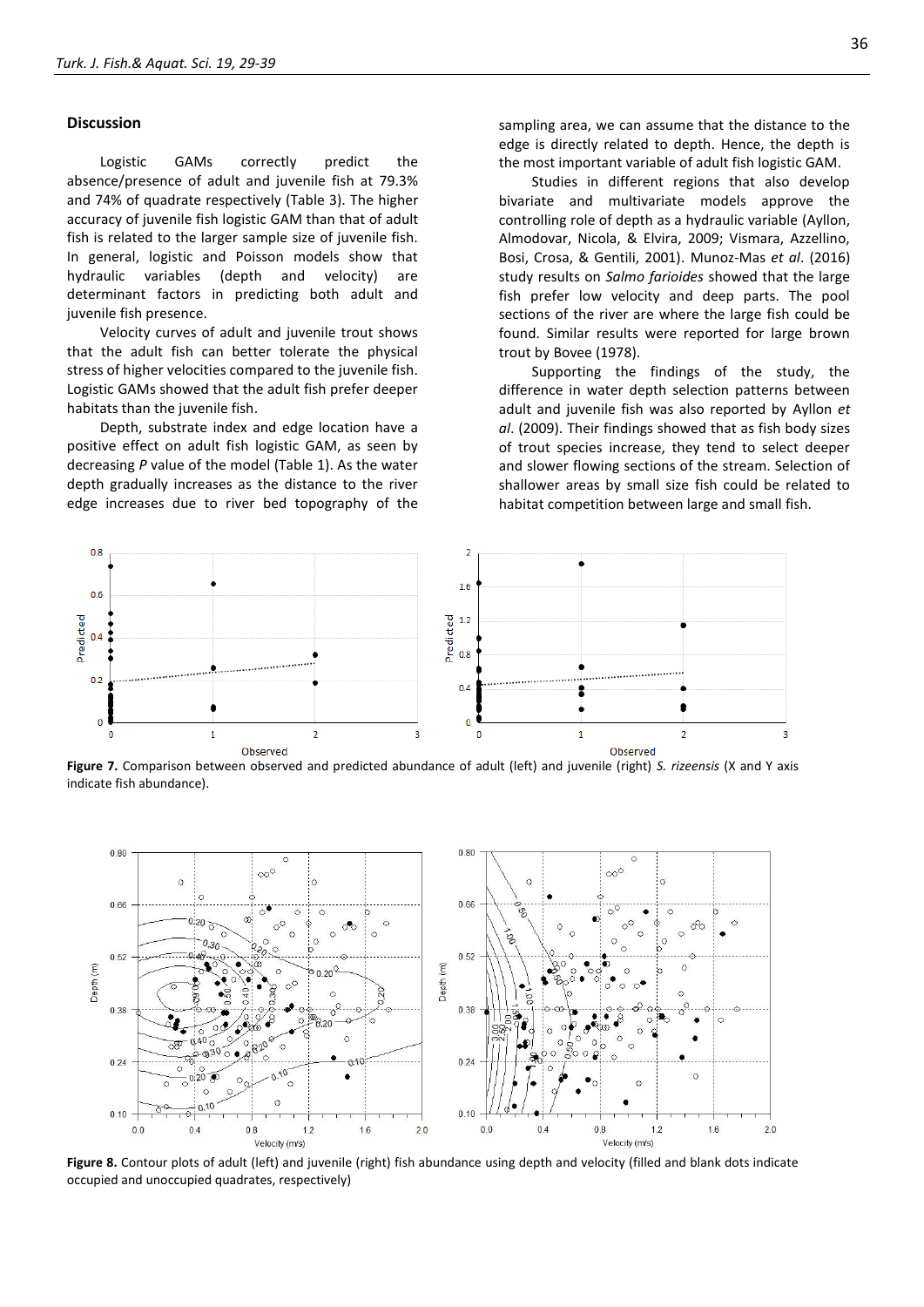Because the study area is located in a mountainous region, the stream velocity is relatively high, except the shallow parts in the river bank and there are a few pools. Also, there are rare amounts of cover elements such as instream vegetation, undercut banks and log jams in the stream. Adult fish can only use water turbulence and depth, which has higher velocity, as cover elements due to these habitat characteristics. Deeper areas provide a form of overhead cover for fish (Benndorf, 1989; Bovee *et al*., 1998).

The preference of shallow waters by juvenile fish is also related to its higher motivation for foraging (Ayllon *et al*., 2009). The juvenile fish uses shallow parts of the stream which usually have low velocities to minimize energy consumption due to swimming. Low velocity enhances food deposition and therefore increases food availability. The optimum value of velocity for juvenile trout abundance is about zero, which is in agreement with findings of Munoz-Mas *et al*. (2016) and Jowett *et al*. (2008).

As mentioned in the methodology section, there is not a complex cover structure in the study area. About 75% of covers in the sampling areas are velocity shelters. Presence of velocity shelter is a more important determinant for juvenile fish compared to adult fish. Juvenile fish cannot tolerate high velocities. The need for the presence of velocity shelters for energy preservation for growth of juvenile trout has been emphasized in several studies (Fausch, 1984; Hughes & Dill, 1990).

Our model supports the need for the presence of cover for juvenile fish. Model results show that the juvenile *S. rizeensis* prefer cobble and gravel substrates. Similar results have been reported for small and medium trout in literature (Ayllon *et al*., 2009; Bovee, 1978). Decrease in adult fish finding probability by increase in substrate index is in contrast with previous studies on trout species (Ayllon *et al*., 2009; Bovee, 1978; Munoz-Mas *et al*., 2016).

Chi-square test result shows Poisson GAMs of adult and juvenile fish could not correctly predict the fish abundance at quadrates, although there are similarities between logistic and Poisson GAMs curves. As there is no change in significance level (*P* value) of the Poisson GAMs prediction by addition of more variables in subsets (Table 4), it can be inferred that the models were unable to explain the statistical significance difference between the variables. It is likely that low population of fish is the major cause of lack of sufficient accuracy of Poisson models.

The close similarity between velocity, depth and substrate index curves of logistic and Poisson GAMs of adult fish is associated with low frequency of adult fish in each quadrate (mostly equal to 1). In other words, abundance data is very close to binomial (absence/presence) data.

#### **Conclusion**

Habitat plays an important role on species population (Love, Schroeder, Lenarz, & Cochrane, 2006). The low population of *S. rizeensis* in the studied area necessitates taking protective actions, including habitat modification strategies by respective regulatory agencies. The lack of knowledge on habitat conditions and preferences of aquatic organisms can lead to misapplications that can negatively affect population dynamics. Channelizing of a river, for example, is one of the most commonly encountered misapplications. As channelization of a river has many habitat implications such as decrease in food productivity, limiting pool areas, increase in water velocity and elimination of natural covers in the river body, resulting in an overall decrease in area suitable for fish and decreases growth and survival conditions (Jacobson *et al*., 2015; Jowett *et al*., 2008; Pretty *et al*., 2003). Several correct habitat improvement actions may be taken (Jacobson *et al*., 2015; Kondratieff & Richer, 2014; Santos, Arau, & Brotto, 2008), among which include:

1. change in river width and flow management; which is strongly related to stream morphology,

2. increase in cover number by deploying artificial structures, and

3. excavation of pools.

In order to establish effective regulatory mechanisms, a reliable overview of favorable habitat conditions of each species is needed. Using habitat based ecological models selection and design of conservation areas or re-evaluation of existing areas can be made (Love *et al*., 2006; Pittman, Christensen, Caldow, Menza, & Monaco, 2007). Although some of these models are not able to represent habitat needs of all species inhabiting a specific area, they can be developed for ecologically and/or economically valuable species (Lindeman, Pugliese, Waugh, & Ault, 2000). GAMs have proved their ability of disclosing non-linear relationship patterns between variables and response, with their great flexibility (Venables & Dichmont, 2004).

Further studies may focus on interactions such as food availability and velocity. Availability of food has a controlling role in fish habitat selection. Analyses of the food content of each quarter may prove to be challenging, but it may improve the prediction accuracy of the model.

#### **Acknowledgements**

Funding for this research was provided by Hacettepe University Research Fund, Scientific Research Projects Coordination Unit (project number: 5364). We would like to thank Prof. Dr. Aydın Akbulut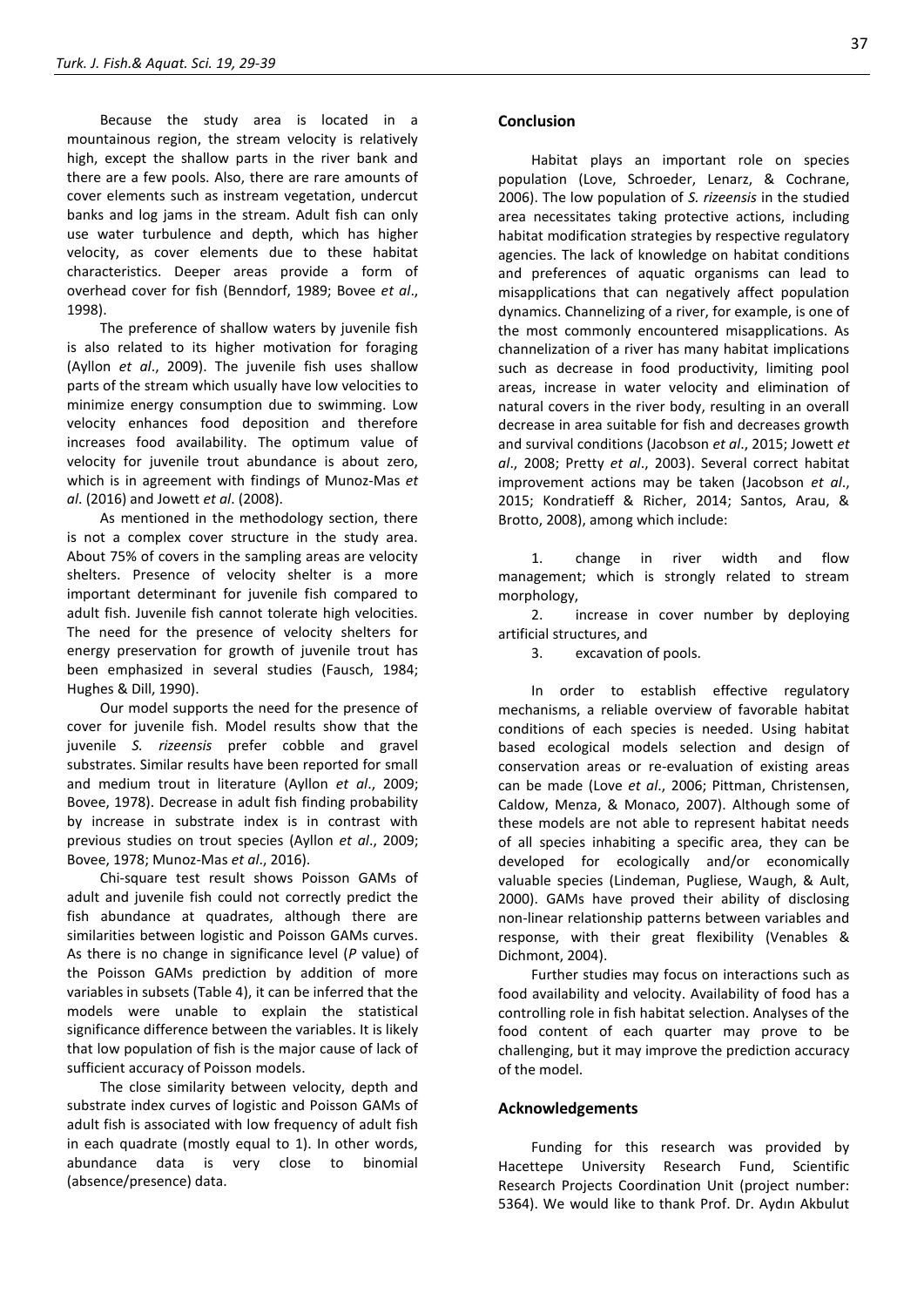for his valuable assistance during fieldwork. We also thank DSİ 22nd Regional Directorate personnel (Cihan Ziya Bayraktar, Mehmet Aksoy and Muhammet Aydoğan), for helping us with gauging of water velocity within quadrates during on-site observation. We also greatly appreciate the editor and two anonymous reviewers for their valuable comments.

### **References**

- Ahmadi-Nedushan, B., St-Hilaire, A., Berube, M., Robichaud, E., Thiemonge, N., & Bobee, B. (2006). A review of statistical methods for the evaluation of aquatic habitat suitability for instream flow assessment. *River Research and Applications*, *22*(5), 503–523. https://dx.doi.org/10.1002/rra.918
- Alexander, R. E. (2016). *A comparison of GLM , GAM , and GWR modeling of fish distribution and abundance in Lake Ontario* (MSc Thesis). University of Southern California, Los Angeles, California, USA.
- Aquatic Habitat Analysts, I. (2012). SEFA program (System for Environmental Flow Assessment). Retrieved from http://sefa.co.nz/
- Austin, M. P. (2002). Spatial prediction of species distribution: An interface between ecological theory and statistical modelling. *Ecological Modelling*, *157*(2–3), 101–118. https://dx.doi.org/10.1016/S0304-3800(02)00205-3
- Ayllon, D., Almodovar, A., Nicola, G. G., & Elvira, B. (2009). Interactive effects of cover and hydraulics on Brown Trout habitat selection patterns. *River Research and Applications*, *25*, 1051–1065. https://dx.doi.org/10.1002/rra
- Baker, C. F., Jowett, I. G., & Allibone, R. M. (2003). Habitat use by non-migratory Otago galaxiids and implications for water management. Science for Conservation Press, (221), 33 pp.
- Benndorf, J. (1989). Predation: direct and indirect impacts on aquatic communities. *International Review of Hydrobiology*, *74*(3), 351–352.
- Bergstrom, U., Sundblad, G., Downie, A., Snickars, M., & Lindegarth, M. (2013). Evaluating eutrophication management scenarios in the Baltic Sea using species distribution modelling. *Journal of Applied Ecology*, 680– 690. https://dx.doi.org/10.1111/1365-2664.12083
- Bovee, K. D. (1978). Probability of use criteria for the family Salmonidae (Report No. 4)*.* Missoula, USA, Cooperative Instream Flow Service Group, 90 pp.
- Bovee, K. D. (1986). Development and evaluation of habitat suitability criteria for use in the instream flow incremental methodology (Report No. 21). Washington DC, USA, National Ecology Center, 263 pp.
- Bovee, K. D., Lamb, B. L., Bartholow, J. M., Stalnaker, C. B., Taylor, J., Henriksen (1998). Stream habitat analysis using the instream flow incremental methodology (Report No. USGS/BRD/ITR-1998-0004). Fort Collins, USA, U.S. Geologicial Survey, Biological Resources Division Information and Technology, 131 pp.
- Carroll, S. S., & Pearson, D. L. (1998). The effects of scale and sample size on the accuracy of spatial predictions of Tiger Beetle (Cicindelidae) species richness. *Ecography*, *21*(4), 401–414. Retrieved from http://www.jstor.org/stable/3683175.
- Cumming, G. S. (2000). Using between-model comparisons to fine-tune linear models of species ranges. *Journal of*

*Biogeography*, *27*(2), 441–455.

https://dx.doi.org/10.1046/j.1365-2699.2000.00408.x

- Denis, V., Lejeune, L., & Robin, J. P. (2002). Spatio-temporal analysis of commercial trawler data using General Additive models: patterns of Loliginid abundance in the north-east Atlantic. *ICES Journal of Marine Science*, *59*, 633–648. https://dx.doi.org/10.1006/jmsc.2001.1178
- Drexler, M., & Ainsworth, C. H. (2013). Generalized additive models used to predict species abundance in the Gulf of Mexico: an ecosystem modeling tool. *PLoS ONE*, *8*(5). https://dx.doi.org/10.1371/journal.pone.0064458
- Elith, J., Graham, C. H., Anderson, R. P., Dudik, M., Ferrier, S., Guisan, A., & Zimmermann, N. E. (2006). Novel methods improve prediction of species' distributions from occurrence data. *Ecography*, *29*(2), 129–151. https://dx.doi.org/10.1111/j.2006.0906-7590.04596.x
- Englund, G., & Krupa, J. J. (2000). Habitat use by crayfish in stream pools : influence of predators , depth and body size. *Freshwater Biology*, *43*, 75–83.
- Fausch, K. D. (1984). Profitable stream positions for salmonids: relating specific growth rate to net energy gain. *Canadian Journal of Zoology*, *62*(3), 441–451. https://dx.doi.org/10.1139/z84-067.
- Fox, C. J., Brien, C. M. O., Collas, M. D., & Nash, R. D. M. (2000). Patterns in the spawning of cod (Gadus morhua L.), sole (Solea solea L.) and plaice (Pleuronectes platessa L.) in the Irish Sea as determined by generalized additive modelling. *Fisheries Oceanography*, *9*(1), 33–49.
- França, S., & Cabral, H. N. (2015). Environmental modelling & software Predicting fish species richness in estuaries : Which modelling technique to use ? *Environmental Modelling and Software*, *66*(2015), 17–26. https://dx.doi.org/10.1016/j.envsoft.2014.12.010
- Freeman, M. C., Bowen, Z. H., Bovee, K. D., & Irwin, E. R. (2001). Flow and habitat effects on juvenile fish abundance in natural and altered flow regimes. *Ecological Applications*, *11*(1), 179–190. https://dx.doi.org/10.2307/3061065.
- Grossman, G. D., Ratajczak, R. E., Crawford, M., & Freeman, M. (1998). Assemblage organization in stream fishes : effects of environmental variation and interspecific interactions. *Ecological Monographs*, *68*(3), 395–420. https://dx.doi.org/10.2307/2657245.
- Hastie, T. J., & Tibshirani, R. J. (1990). Generalized additive models. New York, USA, CRC Press, 352 pp.
- Hastie, T., & Tibshirani, R. (2010). Generalized Additive Models. *Statistical Science*, *1*(3), 297–310. https://dx.doi.org/10.1214/ss/1177013604
- Hernandez, P. A., Graham, C., Master, L. L., & Albert, D. L. (2006). The effect of sample size and species characteristics on performance of different species distribution modeling methods. *Ecography*, *29*(5), 773– 785.

https://dx.doi.org/10.1111/j.0906-7590.2006.04700.x

- Hughes, N. F., & Dill, L. M. (1990). Position choice by driftfeeding salmonids: model and test for Arctic grayling (Thymallus arcticus) in subarctic mountain streams, interior Alaska. *Canadian Journal of Fisheries and Aquatic Sciences*, *47*(10), 2039–2048. https://dx.doi.org/10.1139/f90-228.
- Jacobson, R. B., Parsley, M. J., Annis, M. L., Colvin, M. E., Welker, T. L., & James, D. A. (2015). Development of Conceptual Ecological Models Linking Management of the Missouri River to Pallid Sturgeon Population